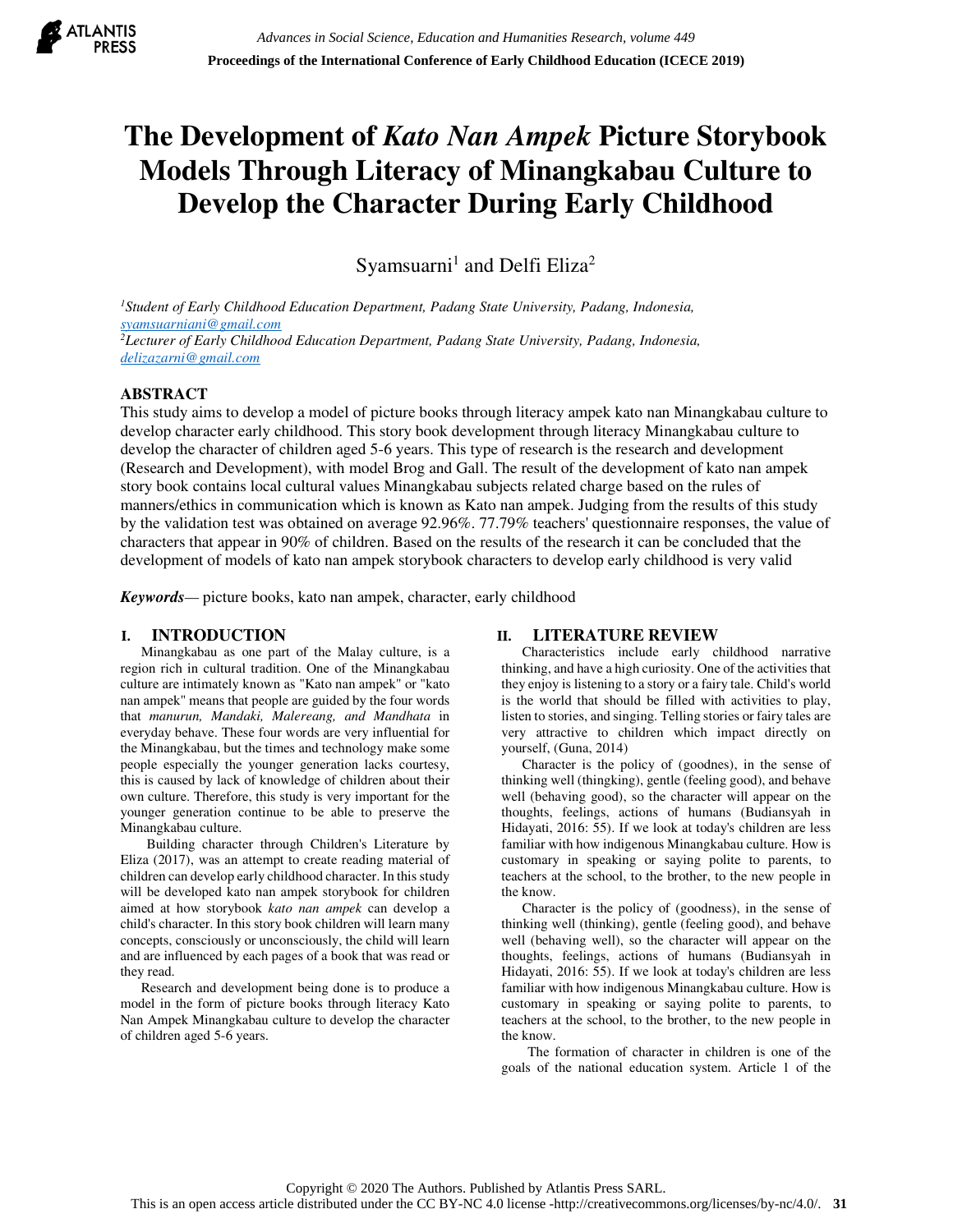National Education Act of 2003 states that: among the objectives of national education is to develop the potential of learners to have the intelligence, personality and noble character.

The mandate of the National Education System in 2003 that the goal is that education is not only the human form Indonesia intelligent and knowledgeable, but also personality or character, which in turn will be born generation of people who grew and developed with the characters breathe the noble values of the culture and customs a place where they take shelter, for example, noble values and cultures of indigenous Minangkabau.

### **III. RESEARCH METHODOLOGY**

This type of research is research development or Research and Development (R & D). Research development according to Brog & Gall (2003) is a process used to develop and validate the educational product. This study follows the steps in the cycle.

Step-by-step development research is happening on the study of the findings of research products that will be developed, products based on these findings, conduct field trials in accordance with the setting in which the product will be used, and to revise the results of field tests (Setyosari, 2010: 194).

Research and development being done is to produce a model in the form of picture books through literacy Kato Nan Ampek Minangkabau culture to develop the character of children aged 5-6 years.

#### **IV. RESULT AND DISCUSSION**

Results of research on the development model of picture books through literacy *Kato Nan Ampek* Minangkabau culture to develop the character of children aged 5-6 years with the development model Broog and Goal. Description of the results of the study were divided into eight stages, namely: 1) the potential and problems, 2) data collection, 3) the design of products, 4) design validation, 5) design revisions, 6) product trials, 7) product revision, 8) results revision.

Description of the research data is described as follows: *A. Potential and problems*

In this study the potential and problems obtained in the field by observation, interview and questionnaire to the kindergarten teachers in sub X Koto Singkarak Solok regency, use picture books that imparts about character values of Minangkabau culture is still rarely used, other than that picture books are in kindergarten yet nobody uses language Minangkabau. Most books in schools is the story books that speak Indonesian. Based on potential and existing problems researchers want to develop a picture book about *Kato nan Ampek* to develop early childhood characters that can be used by parents and teachers to instill character values Minagkabau cultural communication.

*B. Data collection*

Researchers in collecting data through observation, literature review, interviews, and observation, theory about the questionnaire in collecting picture books as teaching materials for young children in developing character. In this

study, researchers conducted observations in District X Koto Singkarak Solok regency, in observation researchers collected data amount used picture books have not varied and yet no one speak Minangkabau.

*C. Product design*

At this stage the researchers designing products teaching materials in the form of picture books through literacy kato nan Minangkabau culture ampek to develop the character of children aged 5-6 years. In this book the researchers want to introduce to children about the way of communication as taught in Minangkabau culture, known as *Kato nan ampek* namely: *Kato mandaki, manurun Kato, Kato Mandata, and Kato malereang.* 

These picture books as a medium of learning in early childhood characters develop. In this picture story books are text and images, A4 size and colors that appeal to children. This story book using the character in the story Uncu. Making the story books using Adobe Photo Shop CS6 applications.

#### *D. Design Validation*

After the initial product of this picture book as a resource in the development of early childhood character, then the products are validated by several experts, namely: expert design drawing / layout of the book, linguists / story content, and expert illustrations.

Validation is done on several aspects: the aspect of design drawings, illustrations aspects and aspects of language of image design / layout of the book has been very The results of the analysis of aspects of image design / layout of the book 91.11% categorized as very valid.

| Table 1. Values of validity storybook Kato Nan Ampek to |  |
|---------------------------------------------------------|--|
| develop the character of children aged 5-6 years        |  |

| No                          | <b>Assessment</b>           | <b>Validity</b> | Category   |
|-----------------------------|-----------------------------|-----------------|------------|
|                             | criteria                    | $\mathscr{G}_o$ |            |
|                             | Design aspects of           | 91.11%          | very valid |
|                             | drawing / layout            |                 |            |
|                             | books                       |                 |            |
| $\mathcal{D}_{\mathcal{A}}$ | <b>Illustrations Aspect</b> | 96.67%          | very valid |
|                             | Pictures                    |                 |            |
| κ                           | aspects of                  | 88.89%          | very valid |
|                             | Language                    |                 |            |
|                             | <b>Total average</b>        | 92.22%          | very valid |

This means that the suitability cover with the content on the book is good. The results also explain that the cover on the book interesting, story content and suitability in the book is easy to understand, has a compelling title so that the general aspects good.

The results of the validation aspects of illustration, obtained yield was 96.67% which these results have described the suitability of the image, image composition, color image, the image size appropriate for children, images are clear and easy to understand, as well as images and text associated with age children already at a good stage.

Validation of the language obtained yield was 88.89%. This result is certainly considered to be very good because it has good results. Assessment is done with the 9 indicators, which are indicators representing the language, diction, spelling, and sentence used appropriately. With this result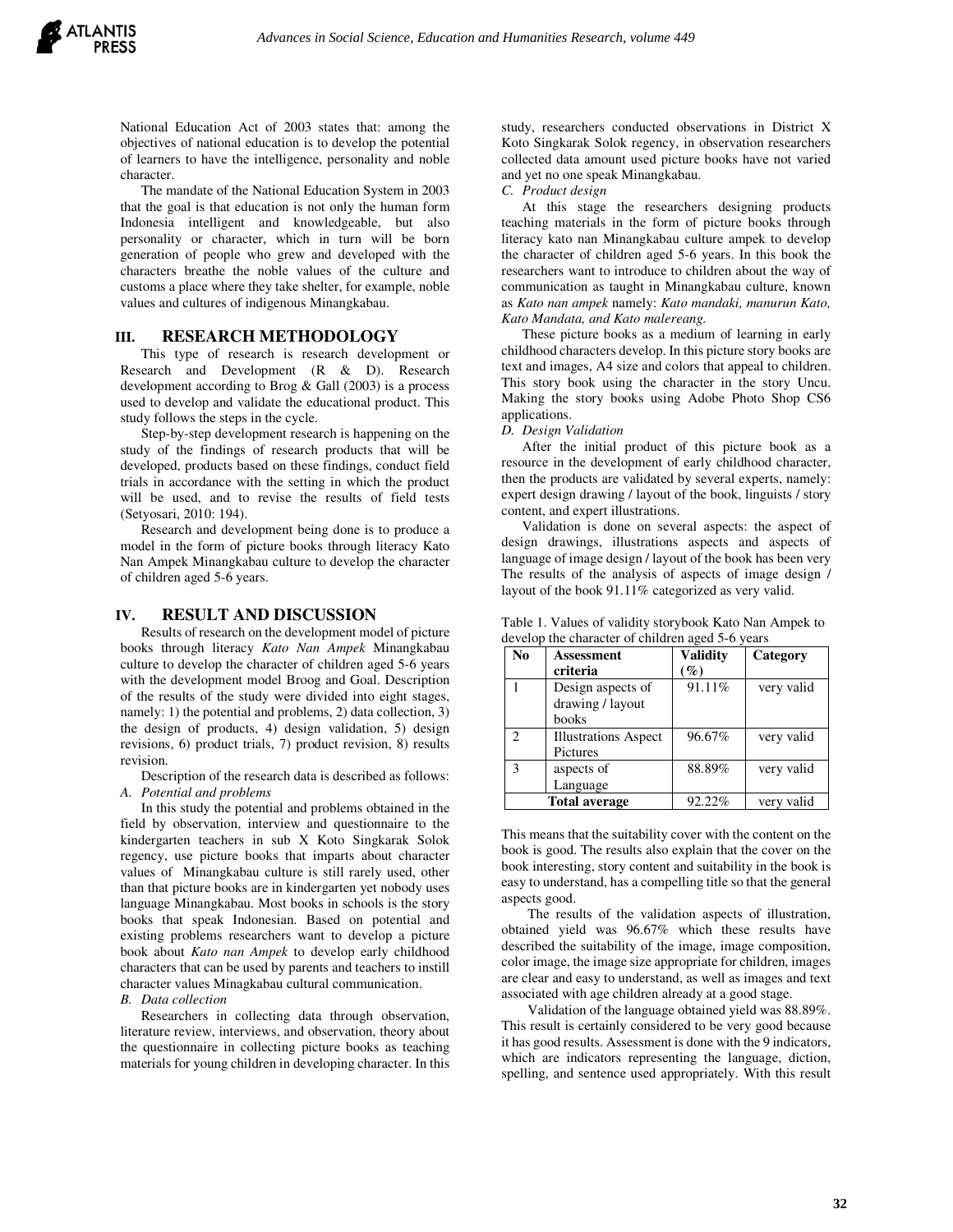can be deduced that the language and content of the story, the book is well used for children. Based on the discussion above three aspects in the overall average gained 92.96% categorized as very valid. Thus story book *kato nan ampek*  display can be tested on children to see the practicality and effectiveness of picture books that have been developed. *A. Picture Story Book Validity Kato nan ampek*

The development of picture books kato nan ampek to develop the character of 5-6 years old children can be said valid if it meets the requirements specified. Validation of picture books by three validtor, the experts who are experts in the field of study, among other things: expert image design / layout of the book, an illustration and linguists.

The results of the analysis of aspects of image design / layout of the book 91.11% categorized as very valid. This means that the suitability cover with the content on the book is good. The results also explain that the cover on the book interesting, story content and suitability in the book is easy to understand, has a compelling title so that the general aspects of image design / layout of the book has been very good.

The results of the validation aspects of illustration, obtained yield was 96.67% which these results have described the suitability of the image, image composition, color image, the image size appropriate for children, images are clear and easy to understand, as well as images and text associated with age children already at a good stage.

Validation of the language obtained yield was 88.89%. This result is certainly considered to be very good because it has good results. Assessment is done with the 9 indicators, which are indicators representing the language, diction, spelling, and sentence used appropriately. With this result can be deduced that the language and content of the story, the book is well used for children. Based on the discussion above three aspects in the overall average gained 92.96% categorized as very valid. Thus story book kato nan ampek display can be tested on children to see the practicality and effectiveness of picture books that have been developed. *B. Story Book pictorial practicalities Kato nan ampek*

Instead of hitting the practicalities of picture stories kato nan ampek aims to look at the extent to which teachers can understand and use picture books through *kato nan ampek* Minangkabau literacy culture to develop the character of children aged 5-6 years. Good storybook for children in addition to meet the validity criteria should also be practical means that can be used by teachers and parents easily.

Based on Table 2 above shows that of the seven indicators practicalities assessed by the teacher showed an average yield of the overall assessment of the practicalities of teacher assessment against storybook is 77.75% with a practical category. It can be concluded that the practicalities of picture books *kato nan ampek* based on questionner practical categorized teacher assessment.

*C. Test the effectiveness of a storybook*

To determine the effectiveness of picture books kato nan ampek can be seen from the sheet values of Minangkabau culture literacy, Minangkabau cultural values and the values of the characters are developed using storybooks *kato nan ampek* assessed by the teacher can be seen in the following table:

| No             | Indicator                                                                                        | Practicality<br>Percentage<br>$(\%)$ | Category          |
|----------------|--------------------------------------------------------------------------------------------------|--------------------------------------|-------------------|
| 1              | Storybook allows teachers<br>to teach kato nan ampek                                             | 74.29%                               | Practical         |
| $\overline{2}$ | This story book can<br>support teachers in<br>teaching character in<br>children                  | 75.71%                               |                   |
| 3              | Illustrations in books<br>allows teachers to teach<br>kato nan ampek, to<br>develop character    | 77.14%                               | Practical         |
| 4              | Illustrations appropriate<br>placement in accordance<br>with the order of the story              | 74.29%                               | Practical         |
| 5              | The language used in the<br>books used in the book is<br>easy to understand<br>teachers' stories | 81.43%                               | very<br>Practical |
| 6              | Presentation easily<br>understood sentences                                                      | very<br>81.43%<br>Practical          |                   |
| 7              | The use of books in the<br>80.00%<br>time available                                              |                                      | Practical         |
|                | Average                                                                                          | 77.75%                               | <b>Practical</b>  |

Table 3. Test the effectiveness

Table 2. Test the effectiveness

| rable 5. Fest the effectiveness |                                                          |                      |                   |  |
|---------------------------------|----------------------------------------------------------|----------------------|-------------------|--|
| No                              | <b>Indicator</b>                                         | Percentag<br>$e(\%)$ | Categor<br>у      |  |
| 1                               | Child interested in<br>books                             | 85.98                | Very<br>effective |  |
| $\mathfrak{D}$                  | Kids can understand<br>stories                           | 84.39                | Very<br>effective |  |
| 3                               | Kids can use the<br>language in books                    | 83.96                | Very<br>effective |  |
| $\overline{4}$                  | The child can<br>understand the language<br>in books     | 83.96                | Very<br>effective |  |
| $\overline{5}$                  | The child can<br>understand the<br>vocabulary in books   | 79.54                | Very<br>effective |  |
| 6                               | Kids can read images<br>which explains Kato              | 83.18                | Very<br>effective |  |
| 7                               | Kids can read images<br>which explains Kato<br>Mandata   | 83.33                | Very<br>effective |  |
| 8                               | Kids can read images<br>which explains Kato<br>manurun   | 82.40                | Very<br>effective |  |
| 9                               | Kids can read images<br>which explains Kato<br>malereang | 76.96                | Very<br>effective |  |
| 10                              | Children can be cited<br>about kato nan ampek            | 80.07                | Very<br>effective |  |
| 11                              | The child can repeat the<br>words of the story           | 80.72                | Very<br>effective |  |

Based on Table 3 above shows that of the 14 indicators of effectiveness are assessed by teachers showed an average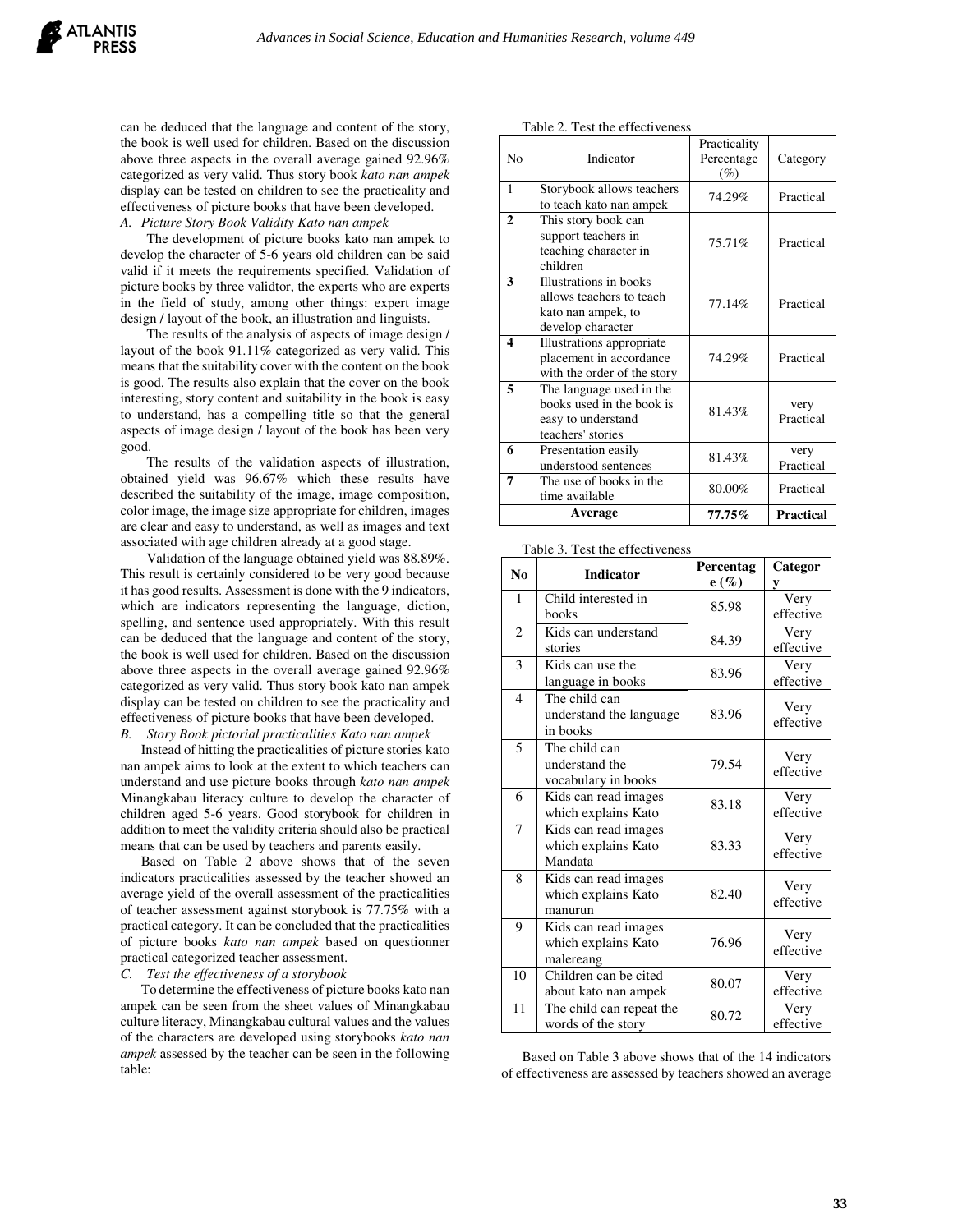

yield of the overall assessment of cultural values Minangkabau using storybooks kayo ampek nan was 82.45% categorized as very effective

Table 4. The values of Minangkabau culture using storybooks kato nan ampek

|         |                          | Percentage |                  |  |
|---------|--------------------------|------------|------------------|--|
| No.     | <b>Indicator</b>         | $(\%)$     | Category         |  |
|         | Children can realize the |            |                  |  |
|         | image that says Kato     | 68.86%     | Effective        |  |
| 1       | mandaki                  |            |                  |  |
|         | Children can realize be  |            |                  |  |
|         | the image that says      | 67.56%     | Effective        |  |
| 2       | Kato Mandata             |            |                  |  |
|         | Children can realize be  |            |                  |  |
|         | the image that says      | 67.26      | Effective        |  |
| 3       | Kato manurun             |            |                  |  |
|         | Children can realize be  |            |                  |  |
|         | the image that says      | 68.26      | Effective        |  |
| 4       | Kato malereang           |            |                  |  |
|         | Children can be pointed  | Effective  |                  |  |
| 5       | out Kato mandaki         | 63.08      |                  |  |
|         | Children can be pointed  |            | Effective        |  |
| 6       | out Kato Mandhatri       | 67.76      |                  |  |
|         | Children can be pointed  | 67.06      | Effective        |  |
| 7       | out Kato manurun         |            |                  |  |
|         | Children can be pointed  | Effective  |                  |  |
| 8       | out Kato malereang       | 66.87      |                  |  |
|         | Kids can explain the     |            |                  |  |
|         | difference kato nan      |            | Effective        |  |
| 9       | ampek                    | 60.10      |                  |  |
|         | Kids can use in          |            |                  |  |
|         | communicating kato       |            | Effective        |  |
| 10      | nan ampek                | 62.89      |                  |  |
| Average |                          | 65.97%     | <b>Effective</b> |  |

| Table 5. The values of the characters are developed |  |
|-----------------------------------------------------|--|
| through story books kato nan ampek                  |  |

| No.            | <b>Indicator</b> | Percentage<br>$(\%)$ | Category       |
|----------------|------------------|----------------------|----------------|
| 1              | Patient          | 91.07                | Very effective |
| $\overline{c}$ | submissive       | 91.07                | Very effective |
| 3              | courageous       | 91.07                | Very effective |
| 4              | Gregarious       | 98.21                | Very effective |
| 5              | loving           | 94.64                | Very effective |
| 6              | Cooperate        | 92.86                | Very effective |
| 7              | Mutual help      | 92.86                | Very effective |
| 8              | Well             | 94.64                | Very effective |
| 9              | Diligent         | 82.14                | Very effective |
| 10             | Skilled          | 80.36                | Very effective |
| 11             | Polite           | 94.64                | Very effective |
| 12             | To be            | 83.93                | Very effective |
|                | responsible      |                      |                |
|                | Average          | 90.62%               | Very effective |

Based on Table 4 above shows that of the 10 indicators the values of Minangkabau culture using storybook rated by teachers showed an average yield of 65.97% overall assessment with effective category.

According to the table above shows the effectiveness of the 12 indicators assessed by the teacher showed an average yield of character assessment of students was 90.62% categorized as very effective.

It can be concluded that the picture books *kato nan ampek* very effective to develop the character of children aged 5-6 years. Products developed in this study is a story book kato nan ampek to develop the character of children aged 5-6 years. This story book have been tested in kindergarten Kartika 1-60, KB-TK Pertiwi Secretariat of Solok and TK Tunas Bangsa Aur Duri, TKPK3A Sumani Solok District. Products can be said to be successful and the kids are excited to listen to a storybook kato nan ampek in order to develop the character. This is in accordance with the relevant previous research conducted by Eliza (2017) with the title "Wordless and Picture Books on Minangkabau Model Based Development to Build Early Childhood Folklore Character and literacy". Research results are designing books without a word and pictorial story based on folklore Minagkabau as a tool to transfer cultural values to children.

Validation of picture books *kato nan ampek* conducted by three expert validators skilled in the art, namely: expert design drawing / layout of books, experts illustrations, and linguists. This is in accordance with the opinion Plomp (2010), that can be used to test the validity of the expert opinion (judgment validity). Based on the results of the validation performed by the three validators declared that picture books kato nan ampek obtain validation value on average 92.22%.

The response of teachers to the practicality of the picture book kato nan ampek reached a value of 77.75% with a practical category. Child's response to the effectiveness of a story book kato nan ampek assessed by teachers of literacy assessment sheet reached a value of 82.45% with a very effective category, from values of Minangkabau culture reached a value of 65.97% with effective category, and from the character reaches a value assessment 90.62% categorized as very effective. It can be concluded that the picture book *kato nan ampek* very effective to develop the character of children aged 5-6 years.

## **REFERENCES**

- [1] Dantes, N. 2014. *Metode Penelitian.* Yogyakarta: Andi.
- [2] Desyandri, 2018. Nilai-nilai kearifan Lokal Untuk Menumbuhkembangkan Literasi Budaya Di Sekolah Dasar.*Sekolah Dasar: kajian Teori dan Praktik pendidikan* Tahun 27, Nomor 1, Mei 2018 Hal 1-9
- [3] Eliza,D (2018). Pengembangan Model Pembelajaran Karakter Berbasis cerita Tradisional Minangkabau Untuk Anak Usia Dini. *Jurnal Pedagogi*,3 **(**3b). 153-163
- [4] Eliza, D (2017). Emergent Literacy Based on Wordless picture Book to Introduce Minagkabau